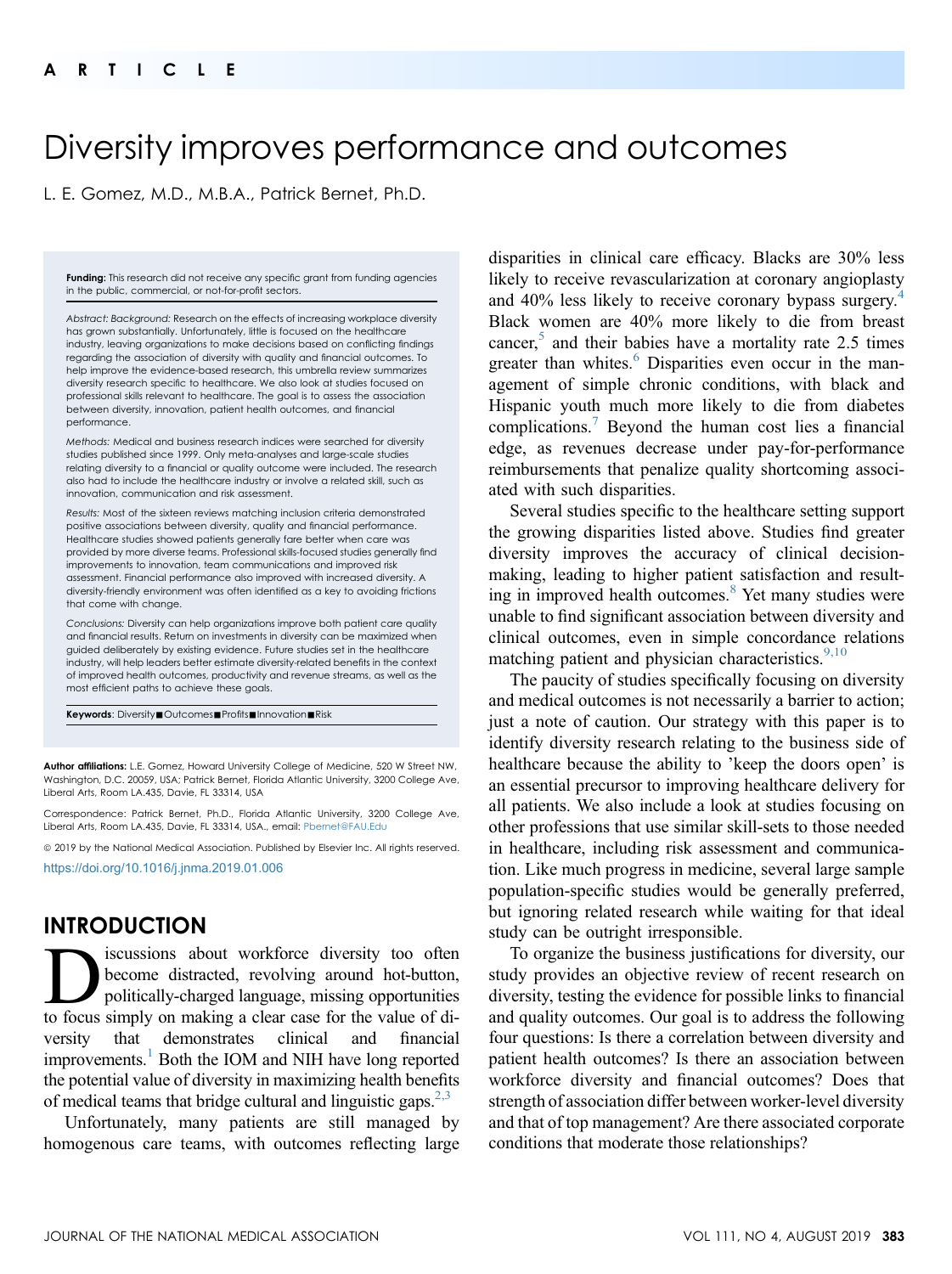<span id="page-1-0"></span>**Table 1.** Summary of related research.

| <b>Review</b>                                                    | <b>Methods and setting</b>                                                                                                                                                                                                                                                                                                                                                     | <b>Diversity dimension</b>                                                                                                     | <b>Findings</b>                                                                                                                                                                                                                                                                                                                                                                                                                                                                                                                                                                            |
|------------------------------------------------------------------|--------------------------------------------------------------------------------------------------------------------------------------------------------------------------------------------------------------------------------------------------------------------------------------------------------------------------------------------------------------------------------|--------------------------------------------------------------------------------------------------------------------------------|--------------------------------------------------------------------------------------------------------------------------------------------------------------------------------------------------------------------------------------------------------------------------------------------------------------------------------------------------------------------------------------------------------------------------------------------------------------------------------------------------------------------------------------------------------------------------------------------|
| <b>Outcomes studies</b>                                          |                                                                                                                                                                                                                                                                                                                                                                                |                                                                                                                                |                                                                                                                                                                                                                                                                                                                                                                                                                                                                                                                                                                                            |
| LaVeist, Pierre,<br>2014 <sup>8</sup>                            | This meta-analysis cites 25 studies of diversity and<br>cultural competence in the healthcare industry.                                                                                                                                                                                                                                                                        | Race, Ethnicity.<br>Outcomes:<br>Patient compliance,<br>Consumer satisfaction                                                  | Workforce diversity in: • More diverse medical teams gave more accurate<br>diagnoses, had higher patient satisfaction, and saw<br>greater compliance.<br>• This study also hints at lower long-term costs as<br>another possible benefit.                                                                                                                                                                                                                                                                                                                                                  |
| Jerant<br>et al.2011 <sup>9</sup><br>Healthcare<br>Focus         | Measures patient-physician concordance, care<br>management process measures.                                                                                                                                                                                                                                                                                                   | Concordance<br>between physician<br>and patient race<br>and/or gender.                                                         | • Three of 24 measures showed positive findings, such<br>as a higher likelihood of mammography adherence<br>for female patients with female doctors. All other<br>measures showed no association with concordance.                                                                                                                                                                                                                                                                                                                                                                         |
| Schnittker,<br>Liang, 2006. <sup>10</sup><br>Healthcare<br>Focus | 1999 survey of 4000 patients about<br>concordance and encounter impressions.                                                                                                                                                                                                                                                                                                   | Concordance<br>between physician<br>and patient race<br>and/or gender.                                                         | . No significant association between concordance<br>and impressions, such as, whether the patient felt the<br>doctor "knew enough or asked enough questions<br>about your health".                                                                                                                                                                                                                                                                                                                                                                                                         |
| Pitts, 2005. <sup>11</sup>                                       | Longitudinal study of 2500 Texas public<br>school districts 1995-1999, measuring:<br>• outcomes/performance<br>oStandardized sufficiency exams<br>oDrop-out rates<br>oHigh-SAT performance<br>• company characteristics:<br>o Racial diversity<br>oRepresentation (The match between race-<br>ethnic-gender diversity of the company and<br>that of the community they serve.) | Workforce and<br>management: Race,<br>Representation.<br>Outcomes:<br>Sufficiency exams,<br>Drop-out rates, SAT<br>performance | • Teacher-level diversity:<br>oimproved standardized sufficiency exams worsened<br>Drop-out rates<br>worsened High-SAT performance<br>• Administrator-level diversity:<br>ono impact on standardized sufficiency exams no<br>impact on Drop-out rates<br>worsened High-SAT performance<br>• Teacher-level representation:<br>ono impact on standardized sufficiency exams no<br>impact on Drop-out rates<br>worsened High-SAT performance<br>· Administrator-level representation:<br>oimproved standardized sufficiency exams improved<br>Drop-out rates<br>improved High-SAT performance |
| Levine et al.,<br>2014. <sup>12</sup>                            | Representative samples of financial traders from<br>several markets buy and sell in simulated markets<br>based on real world data.                                                                                                                                                                                                                                             | Ethnicity<br>Outcome:                                                                                                          | Market-level diversity in • The diversity of the entire pool of traders impacts the<br>accuracy of the market price established by that<br>pool.                                                                                                                                                                                                                                                                                                                                                                                                                                           |
|                                                                  |                                                                                                                                                                                                                                                                                                                                                                                | Price prediction<br>accuracy                                                                                                   | • Given that each trader works in isolation, the effect is                                                                                                                                                                                                                                                                                                                                                                                                                                                                                                                                 |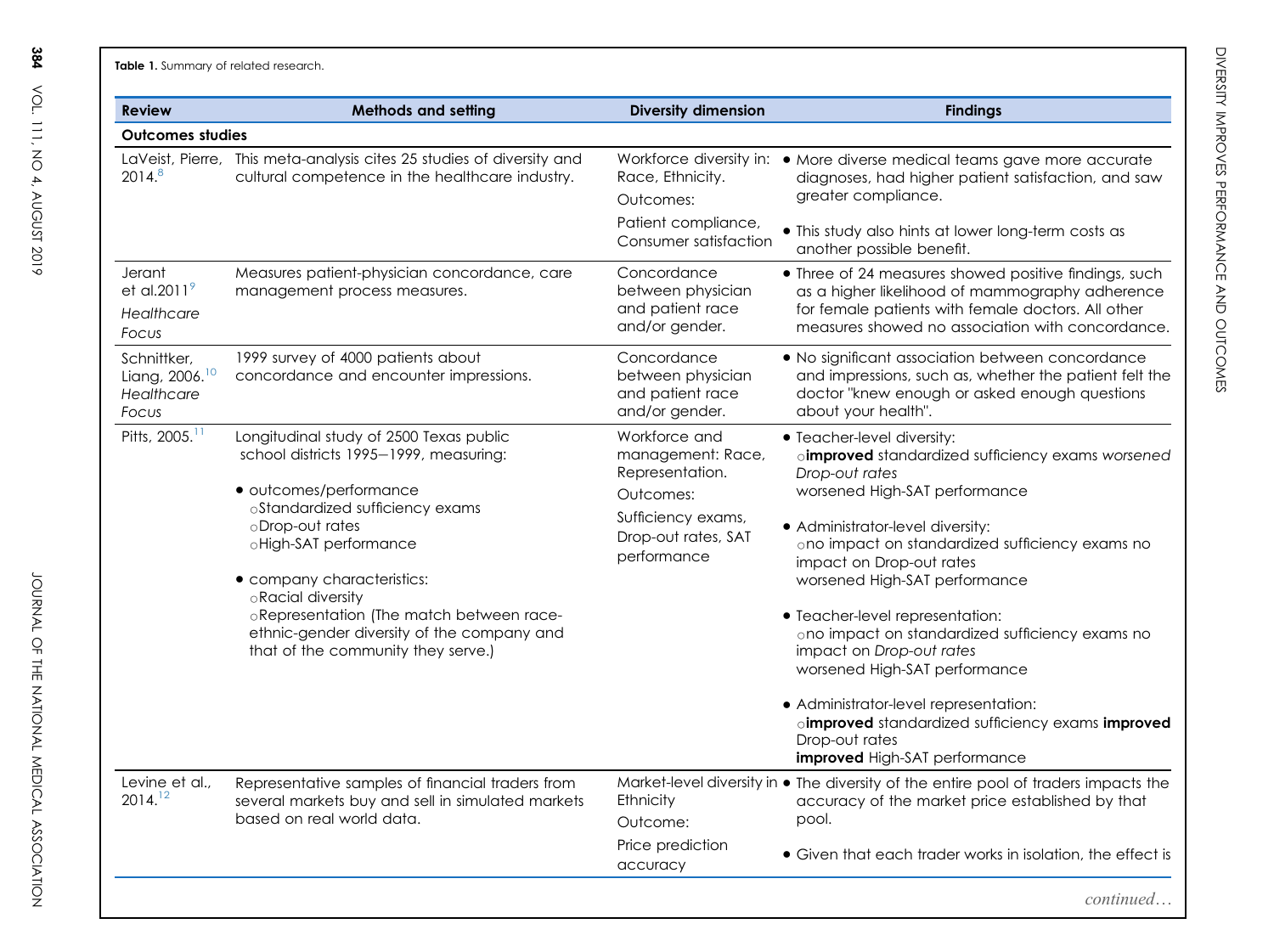continued .

| <b>Review</b>                                                               | <b>Methods and setting</b>                                                                                                                                                                                                        | <b>Diversity dimension</b>                                                 | <b>Findings</b>                                                                                                                                           |
|-----------------------------------------------------------------------------|-----------------------------------------------------------------------------------------------------------------------------------------------------------------------------------------------------------------------------------|----------------------------------------------------------------------------|-----------------------------------------------------------------------------------------------------------------------------------------------------------|
|                                                                             |                                                                                                                                                                                                                                   |                                                                            | purely due to conflicting assessments of valuation<br>(implicit in buy-sell decisions of others).                                                         |
|                                                                             |                                                                                                                                                                                                                                   |                                                                            | • Viewed another way, ethnic homogeneity induces<br>confidence in the decisions of other group members,<br>whether warranted or not.                      |
| Risk assessment skills studies                                              |                                                                                                                                                                                                                                   |                                                                            |                                                                                                                                                           |
| 2011. <sup>13</sup>                                                         | Muller Lewellyn, 1997-2005 longitudinal study of 74 US banking<br>industry companies; half of which specialized in<br>subprime lending. Measured excessive risk-taking<br>behavior based on participation in subprime<br>lending. | <b>Board-level diversity</b><br>in: Gender.<br>Outcome:<br>Risk assessment | • Boards with higher gender diversity were much less<br>likely to engage in excessive risk taking (subprime<br>lending).                                  |
| Chapple,<br>Humphrey,<br>$2014^{14}$<br>Includes<br>Healthcare<br>Companies | Industry-level assessment of Australia S&P 300<br>companies, measuring the impact of portfolio-<br>average board gender diversity on the financial<br>performance the entire portfolio of industry<br>companies.                  | Board diversity in:<br>Gender<br>Outcomes:<br>Portfolio returns.           | • Board gender diversity showed no significant impact<br>on overall industry average returns.                                                             |
| Post, Byron,<br>2015. <sup>15</sup><br><i><u><b>Includes</b></u></i>        | Meta-analysis of 140 separate studies on board<br>gender diversity and corporate performance.<br>Outcomes measured:                                                                                                               | <b>Board-level diversity</b><br>in:<br>Gender.                             | • Profit was higher with greater gender diversity<br>• Monitoring oversight was higher with greater gender                                                |
| Healthcare<br>Companies                                                     | • Profit (accounting profit)                                                                                                                                                                                                      | Outcomes:<br>Profit, Market                                                | diversity<br>• Market performance was unaffected by gender                                                                                                |
|                                                                             | · Market performance (Tobin's q, for long-term<br>market expectations),                                                                                                                                                           | performance,<br>Monitoring<br>oversight, Strategy                          | diversity<br>• Strategy involvement was unaffected by gender                                                                                              |
|                                                                             | • Monitoring (oversight of managerial activities)                                                                                                                                                                                 | involvement                                                                | diversity                                                                                                                                                 |
|                                                                             | • Strategy involvement (board influences<br>strategic decision making)                                                                                                                                                            |                                                                            |                                                                                                                                                           |
| <b>Productivity studies</b>                                                 |                                                                                                                                                                                                                                   |                                                                            |                                                                                                                                                           |
| Bruch, 2013. <sup>16</sup>                                                  | Kunze, Boehm, Study of 147 German companies measuring the<br>impact of age-diversity on . Operational<br>performance (employee productivity and<br>employee retention)                                                            | Workforce diversity<br>in:<br>Age.                                         | • Age diversity is associated with improved Operation<br>and Organizational performance.                                                                  |
|                                                                             | • Organizational performance (current profits<br>and expected growth)                                                                                                                                                             | Outcomes:<br>Operational,<br>Organizational.                               | • Age diversity was also associated with greater group<br>conflict, but this effect disappeared with diversity-<br>friendly company climate and policies. |
|                                                                             |                                                                                                                                                                                                                                   |                                                                            | continued                                                                                                                                                 |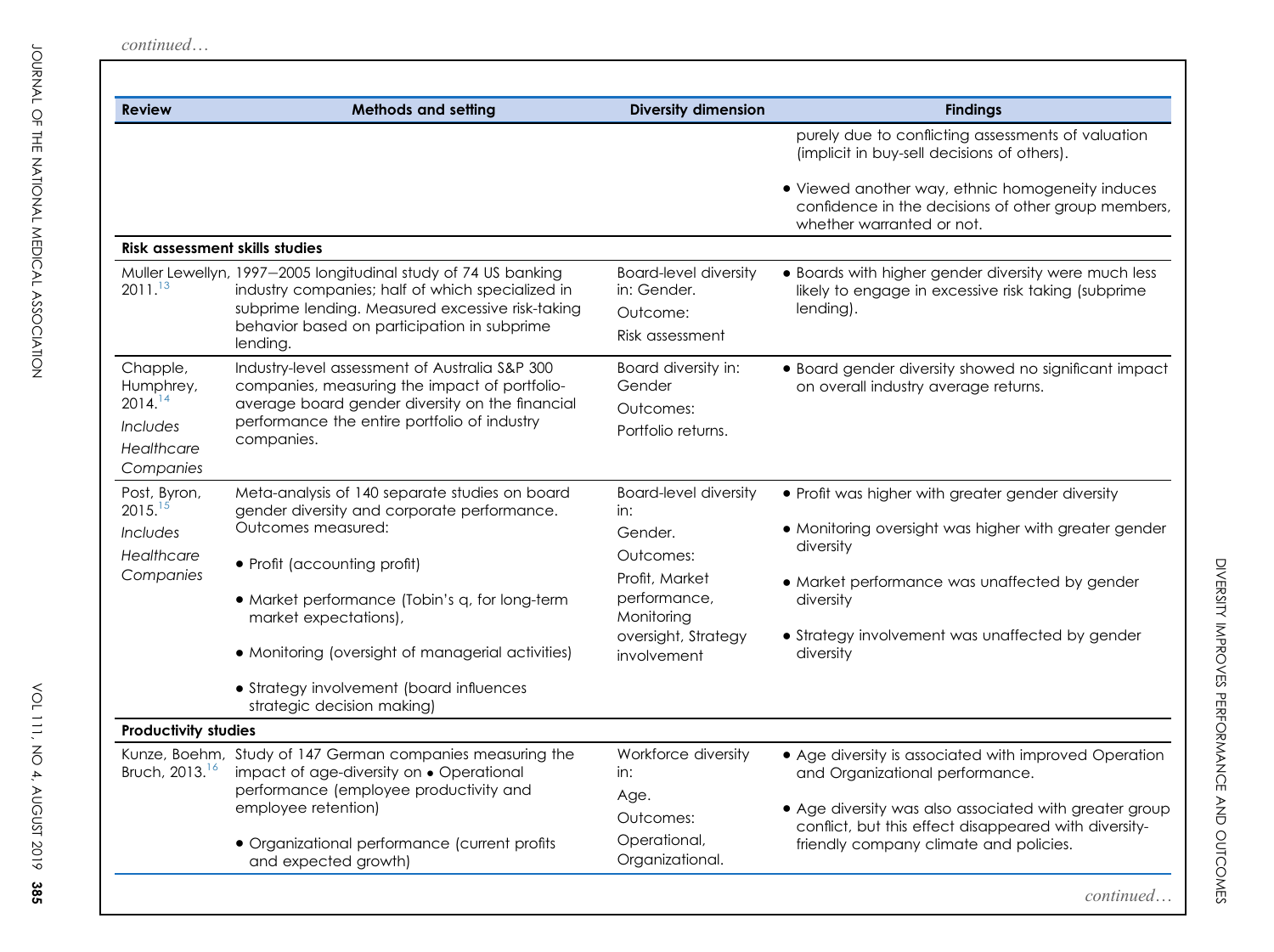continued .

386

VOL. 111, NO 4, AUGUST 2019

| <b>Review</b>                                                                        | <b>Methods and setting</b>                                                                                                                                                                                                                                                                                                      | <b>Diversity dimension</b>                                                                                                                                                       | <b>Findings</b>                                                                                                                                                                                                                                                                                                                                                                                                                                                                                                                                                                                                                                                             |
|--------------------------------------------------------------------------------------|---------------------------------------------------------------------------------------------------------------------------------------------------------------------------------------------------------------------------------------------------------------------------------------------------------------------------------|----------------------------------------------------------------------------------------------------------------------------------------------------------------------------------|-----------------------------------------------------------------------------------------------------------------------------------------------------------------------------------------------------------------------------------------------------------------------------------------------------------------------------------------------------------------------------------------------------------------------------------------------------------------------------------------------------------------------------------------------------------------------------------------------------------------------------------------------------------------------------|
| McKay, Avery,<br>Morris, 2008. <sup>17</sup>                                         | Study of salesperson performance in 743 US retailer<br>stores in 2005. Measured worker perceptions of the<br>company's diversity climate.                                                                                                                                                                                       | Workforce diversity<br>in:<br>Race, Gender.<br><b>Outcomes: Sales</b>                                                                                                            | • Pro-diversity work climate was associated with signifi-<br>cantly higher sales production for black and Hispanic<br>employees. Specifically, blacks in low-diversity<br>climates made \$8.90 per hour less than whites, but<br>7.41 more in pro-diversity climates. The improvement<br>was even greater for Hispanics.<br>• Gender differences in sales performance were not<br>impacted by the diversity climate.<br>• Diversity climate had no significant effect on white<br>productivity, making the net effect of a pro-diversity<br>climate on overall company sales was strongly<br>positive.                                                                      |
| Dreachslin,<br>2000.18<br>Healthcare<br>Focus                                        | Focus groups of Nursing Care Teams at large US<br>Portia, Sprainer, hospitals evaluated factors impacting<br>performance.                                                                                                                                                                                                       | Team-level diversity<br>in:<br>Race, role.<br>Outcome:<br>communication<br>effectiveness                                                                                         | • The alternate perspectives within racially diverse<br>groups are a source of potential conflict.<br>• This can be mediated through leadership that ac-<br>knowledges alternate perspectives                                                                                                                                                                                                                                                                                                                                                                                                                                                                               |
| <b>Innovation studies</b>                                                            |                                                                                                                                                                                                                                                                                                                                 |                                                                                                                                                                                  |                                                                                                                                                                                                                                                                                                                                                                                                                                                                                                                                                                                                                                                                             |
| Lorenzo et al.,<br>2017. <sup>19</sup><br><b>Includes</b><br>Healthcare<br>Companies | Survey of 171 German, Swiss and Austrian<br>companies of all sizes, representing many<br>industries (chemicals, technology, manufacturing,<br>finance and healthcare). Measured diversity and<br>financial performance, identifying the share of<br>revenue drawn from new products and services<br>in the most recent 3 years. | Management-level<br>diversity in:<br>Age,<br>Gender,<br>Immigrant status,<br>Experience variety:<br>-Industry<br>-Company<br>-Academic<br>Outcomes: Revenue<br>from new products | • Revenue from new products and services is higher in<br>companies with higher diversity in 4 dimensions:<br>Immigrant status (1st or 2nd generation), gender,<br>multi-industry and multi-company experience).<br>Specifically, companies with above-average levels of<br>these diversity measures earned 38% more revenue<br>from new products and services.<br>• Gender diversity only pays off beyond tokenism (20%)<br>• Age diversity had a negative impact on revenues<br>from innovation and diversity in academic back-<br>grounds had no impact<br>• Co-variate: Large and complex companies benefit<br>more from higher levels of diversity (in all dimensions). |
|                                                                                      |                                                                                                                                                                                                                                                                                                                                 |                                                                                                                                                                                  | • Co-variate: Openness in work environments and                                                                                                                                                                                                                                                                                                                                                                                                                                                                                                                                                                                                                             |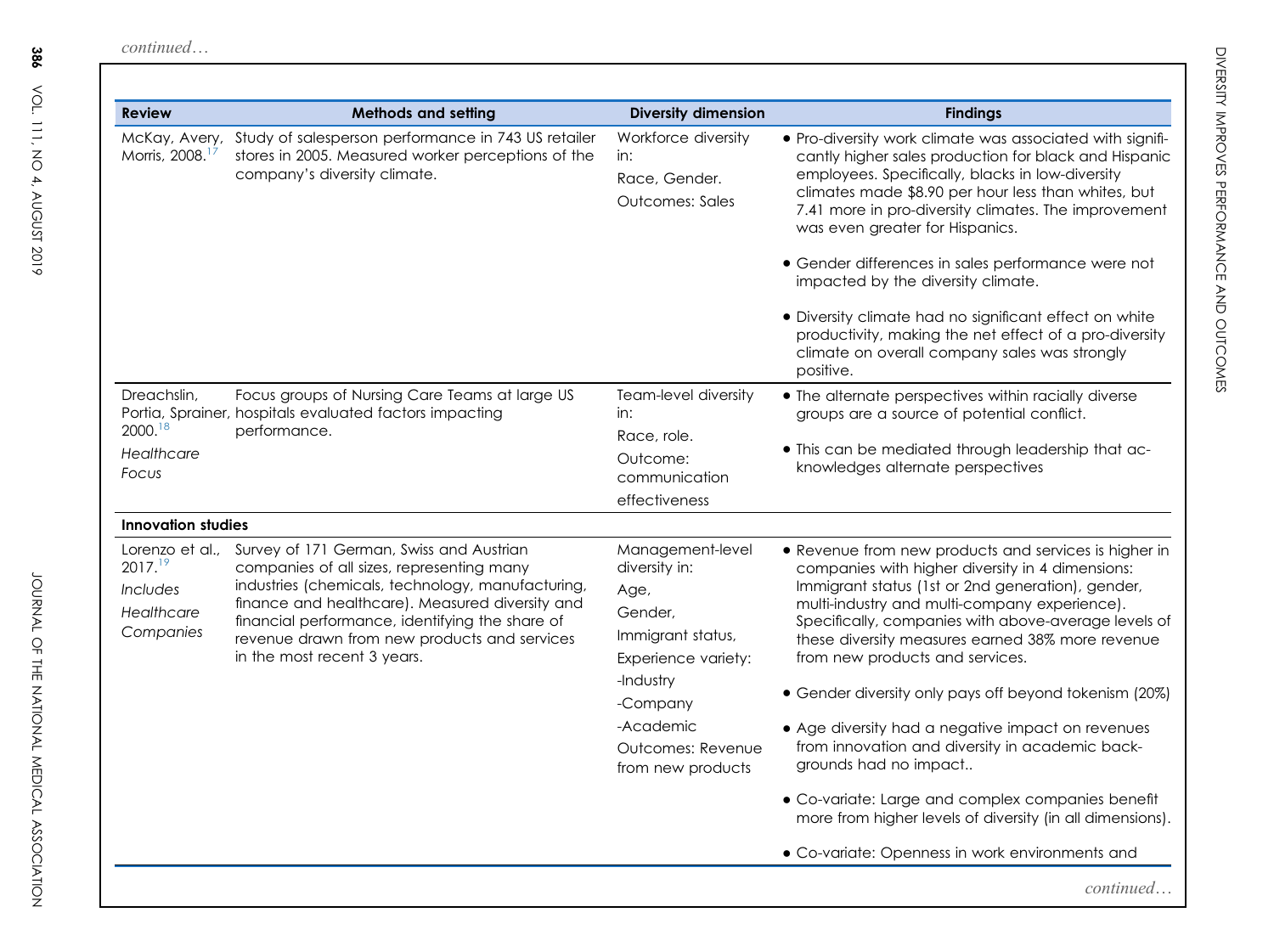| <b>Review</b>                                                                           | <b>Methods and setting</b>                                                                                                                                                                                                                                                          | <b>Diversity dimension</b>                                                                                         | <b>Findings</b>                                                                                                                                                                                                                                                                            |
|-----------------------------------------------------------------------------------------|-------------------------------------------------------------------------------------------------------------------------------------------------------------------------------------------------------------------------------------------------------------------------------------|--------------------------------------------------------------------------------------------------------------------|--------------------------------------------------------------------------------------------------------------------------------------------------------------------------------------------------------------------------------------------------------------------------------------------|
|                                                                                         |                                                                                                                                                                                                                                                                                     |                                                                                                                    | encouragement of different perspectives amplify the<br>positive impact of diversity.                                                                                                                                                                                                       |
| Crisp, Turner,<br>2011.20                                                               | An extremely broad meta-analysis of over 100<br>studies of diversity in the workplace.                                                                                                                                                                                              | Team diversity in<br>Race<br>Gender.<br><b>Outcomes: Various</b><br>measures of<br>Productivity and<br>Creativity. | • Finds the process of adapting to greater diversity<br>stretches 'cognitive flexibilities', making everyone on<br>the team more creative and improving collective<br>and individual judgement                                                                                             |
| Miller, Triana,<br>2009. <sup>21</sup><br><i><u><b>Includes</b></u></i>                 | Compare Fortune 500 companies using 2003<br>data. Measured:                                                                                                                                                                                                                         | <b>Board-level diversity</b><br>in: Race, Gender.<br>Outcomes:                                                     | . Board racial diversity associated with higher<br>reputation                                                                                                                                                                                                                              |
| Healthcare<br>Companies                                                                 | • Board racial and gender diversity<br>• Innovation (proxied by the proportion of sales                                                                                                                                                                                             | Reputation,<br>Innovation                                                                                          | • Board racial diversity associated with higher<br>innovation.                                                                                                                                                                                                                             |
|                                                                                         | invested in Research & Development).                                                                                                                                                                                                                                                |                                                                                                                    | • Board gender diversity associated with higher<br>innovation                                                                                                                                                                                                                              |
|                                                                                         | • Reputation (Fortune's reputation measure<br>based on opinion of peer executives in the<br>same industry)                                                                                                                                                                          |                                                                                                                    | • Hints that diversity improves innovation via more ac-<br>curate risk assessment. A new opportunity that feels<br>unfamiliar (thus riskier) to a homogeneous group may<br>be better recognized (thus less risky) to a more diverse<br>group (with broader experience)                     |
| <b>Financial studies</b>                                                                |                                                                                                                                                                                                                                                                                     |                                                                                                                    |                                                                                                                                                                                                                                                                                            |
| Erhardt.<br>Werbel,<br>Shrader,                                                         | Compare 1993 and 1998 financial performance<br>for 127 large US companies representing many<br>industries (manufacturing, finance and                                                                                                                                               | <b>Board-level diversity</b><br>in:                                                                                | . Return on assets increases associated withracial and<br>gender board diversity increases.                                                                                                                                                                                                |
| 2003.22                                                                                 | transportation-utilities).                                                                                                                                                                                                                                                          | Race, Gender.<br>Outcomes:<br>Return on Investment<br>Return on Assests.                                           | • Return on investments increases associated with<br>racial and gender board diversity increases                                                                                                                                                                                           |
| Ismail, 2008. <sup>23</sup><br><i><u><b>Includes</b></u></i><br>Healthcare<br>Companies | Richard, Murthi, 6-year longitudinal study of Fortune 1000 firms<br>(representative sample), estimating the impact<br>of racial diversity (entire staff) on short-term<br>outcomes (revenue per employee) and<br>long-term profitability (Tobin's q, based on<br>market valuation). | Workforce diversity<br>in:<br>Race.<br>Outcomes: Short-t<br>erm productivity<br>and Long-term<br>profitability     | Short-run productivity:<br>• Increases with diversity up to a point, then decreases.<br>• Co-variate: Service industries gain the most from<br>diversity.<br>• Co-variate: Unstable environments hurt the most from<br>diversity.<br>Long-run productivity:<br>• Increases with diversity. |

VOL 111, NO 4, AUGUST 2019 387

continued .

DIVERSITY IMPROVES PERFORMANCE AND OUTCOMES

DIVERSILY INVESTMENT OF AND OUTOONAL STARS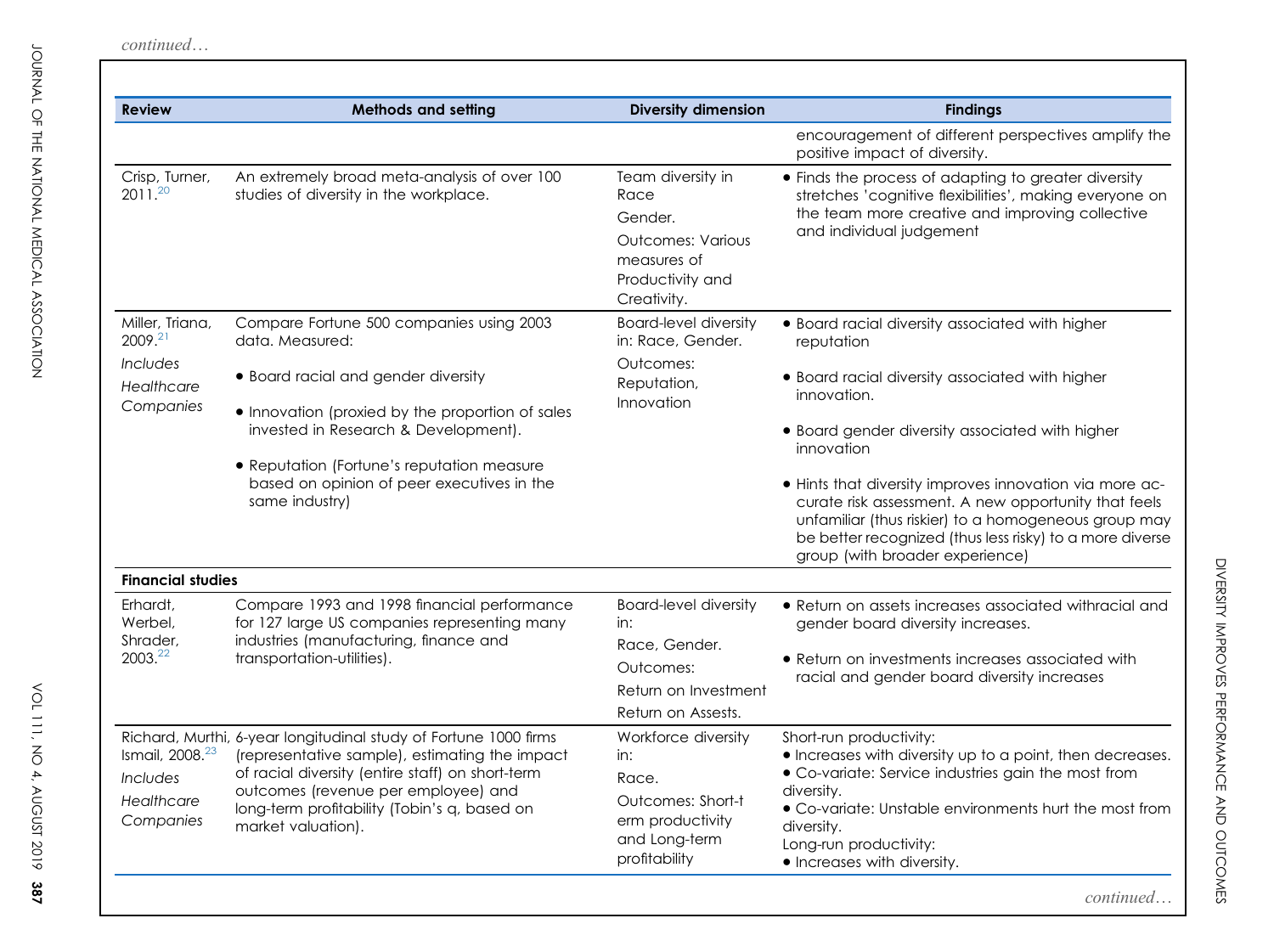| Review                                                     | Methods and setting                                                                                                                                                                                                                                            | Diversity dimension                                                                       | Findings                                                                                                                                                                                                                                                                                                                                                                                                                                          |
|------------------------------------------------------------|----------------------------------------------------------------------------------------------------------------------------------------------------------------------------------------------------------------------------------------------------------------|-------------------------------------------------------------------------------------------|---------------------------------------------------------------------------------------------------------------------------------------------------------------------------------------------------------------------------------------------------------------------------------------------------------------------------------------------------------------------------------------------------------------------------------------------------|
|                                                            |                                                                                                                                                                                                                                                                |                                                                                           | Co-variate: Gains stronger in munificent industries<br>(with multiple strategic options enabled by ample)<br>resource availability).                                                                                                                                                                                                                                                                                                              |
| Companies<br>Healthcare<br>Simpson,<br>Includes<br>2010.24 | companies, all of which looked at the impacts<br>Carter, Simkins, Meta-analysis of 7 studies of publicly traded<br>of gender and race diversity on outcomes:<br>a, for<br>long-term market expectations).<br>• Market performance (Tobin's<br>Return on assets | Market Performance<br>Board diversity in:<br>Return on Assets<br>Race Gender<br>Outcomes: | $\bullet$ Board diversity showed no significant impact on return<br>on assets, or on market performance. Nor was it asso-<br>· Diversity was also associated with greater group<br>ciated with decreasing returns or performance.<br>conflict.                                                                                                                                                                                                    |
| Companies<br>Healthcare<br>Includes                        | number of customers, market share, and profit.<br>Herring, 2009. <sup>25</sup> Representative sample of 1002 US for-profit<br>businesses, measuring 1997 sales revenue,                                                                                        | Workforce diversity<br>Outcomes: Profits,<br>Race, Gender.<br>sales revenue,<br>share     | • Racial diversity associated with higher sales revenue,<br>• Both racial and gender diversity may also be asso-<br>· Gender diversity associated with higher sales reve-<br>ciated with greater group conflict, though that ap-<br>customer base, market pears to be healthy for the organization (perhaps<br>customer base size, market share and profits.<br>because conflict also breeds innovation).<br>nue, customer base size and profits. |

# MATERIALS AND METHODS

Our analysis begins with an umbrella review of studies focused on the impact of diversity in the workplace. For the purposes of our research, 'diversity' is broadly defined to recognize differences in race, age, ethnicity, educational background and gender of workers, managers, customers or teams, including nurses, technicians and physicians.

#### Inclusion criteria

Studies published in English after 2000 were eligible for inclusion if they assess clinical or business outcomes associated with workforce diversity. US-based studies were preferred, but international studies were included if carried out in a similar business environment. Studies set in the healthcare industry were preferred, and studies of professionals using healthcare-related skills, such as risk assessment, were also included. Studies must focus on diversity of a group of people. Meta-analyses or large sample size studies were preferred, but integrative research was included if analysis was based on a broad collection of related research. Studies focused exclusively on a single clinical condition were excluded, as those would limit the generalizability of findings. Additionally, studies must link workforce diversity to either a clinical or business outcome. That outcome can be the ultimate outcome, such as business profit or patient health, interim outcomes, such as employee productivity, or quality measures, such as clinical protocol adherence.

The MEDLINE and Web of Science indices were searched for studies using the term 'diversity' in combination with any of the following terms: outcomes, disparities, profits, returns, revenues, costs, compliance, mentoring, and leadership.

## Evaluation process

The initial catalogue of studies was built by merging the independent searches of two investigators, both of whom independently reviewed, summarized and coded each. Information collected included industry setting, sample size, research methods, type of diversity, outcome measures, and findings. We also documented author suggestions on causal linkages or underlying mechanisms associating outcomes to workforce diversity.

# RESULTS

The literature search grossed 675 papers as possibly eligible for inclusion. Many of these were excluded from consideration because their focus was a single medical condition rather than a global effect. Concordance studies, of which there are many, were also excluded due to a narrow focus on the characteristics of only physicians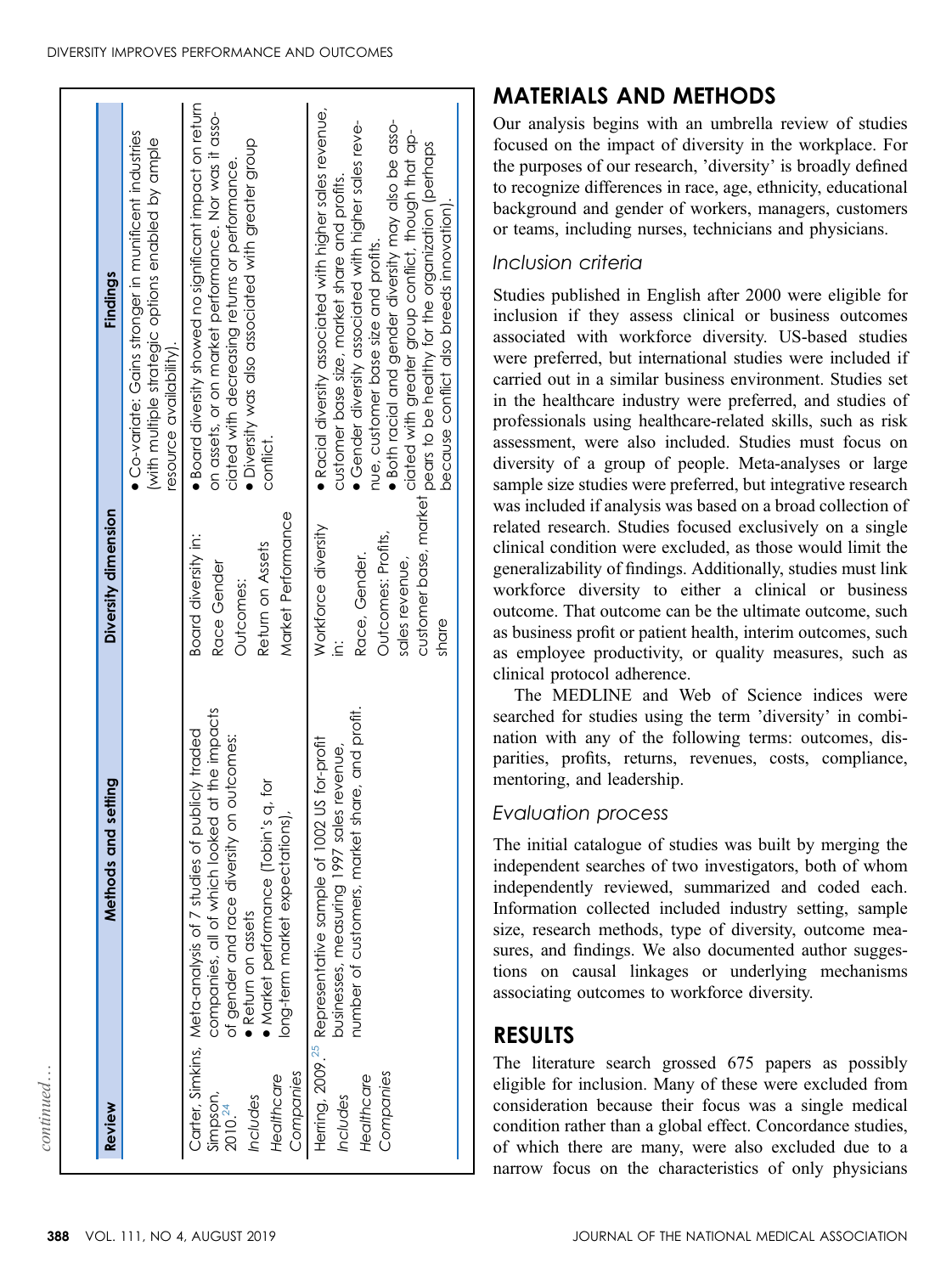rather than the entire medical team. The 16 reviews that met inclusion criteria are incorporated into the umbrella review. The characteristics, populations, methods and findings are summarized in [Table 1.](#page-1-0)

These papers look at diversity in multiple dimensions. One subset focuses on diversity of Board leadership, while others drill down to the shop floor. Some measure changes in skills or efficiency, while others measure interim outcomes such as patents or investment decisions, and still others measure ultimate outcomes such as corporate profits or consumer satisfaction. Papers are discussed below in groupings based broadly on the locus of key findings: outcomes, risk assessment skills, task productivity, product or service innovation, and financial returns.

#### Outcomes studies

Increased diversity in the healthcare workforce helps reduce or eliminate racial health disparities, according to a 2014 meta-analysis of  $25$  studies.<sup>[8](#page-9-0)</sup> Composed of research set entirely in the healthcare industry, this broad analysis included studies that looked at the race, ethnicity, cultural competence and language diversity of providers, ranging from characteristics of the entire organization, down to healthcare teams, including physician and nursing staffs. Improvements were noted in patient compliance and satisfaction scores. Additionally, clinical uncertainty of both regarding diagnoses and treatment options was reduced. While this is the only sample study focused exclusively on clinical outcomes, some include healthcare in higher level multi-industry analyses, and others focus on core skills central to multidisciplinary professional teams.

A large-scale study of all Texas schools reveals diver-sity's impact in public education systems.<sup>[11](#page-9-0)</sup> They find student performance most-improved when there was greater management diversity, and a closer racial match (representation) between management and student. Notably this was a top management-level effect only; there was no significant impact of diversity at the teacher level. Given the importance of communication and education in healthcare, such findings suggest the significant effect of diversity, not just of those working directly with patients, but the hospital leadership who design the content, distribute the necessary resources and decide which services are appropriate for which patients.

Diversification improves performance not just by "providing variety in perspectives and skills, but also because diversity facilitates friction that enhances deliberation and upends conformity" that results in better risk assessment.<sup>[12](#page-9-0)</sup> This study of investment company decisionmaking found that diversity among investment analysts resulted in less exposure to involvement in price bubbles, such as the housing market crash of 2007, allowing those companies to fare better when the bubble burst and lead to the financial crisis. A similar effect might reasonably be expected in clinical decision making based on experiences with differing patient populations. The ability of investment analysts to accurately forecast future company performance based on current measures is roughly equivalent to a physician's ability to accurately diagnose a condition based on past clinical experience in cases when tests are inconclusive. This study looked at the diversity of entire investor markets, such as soy bean traders or corporate bond analysts. In healthcare, this might be analogous to an entire research community spread across universities, hospital systems, or the pharmaceutical industry, highlighting the importance of diversity in all settings.

#### Risk assessment studies

A longitudinal study of the banking industry that spanned the sub-prime crisis found that banks with gender-diverse boards were less likely to get involved with the high-risk loans that crippled much of the financial industry in the sub-prime crisis. $^{13}$  $^{13}$  $^{13}$  Specifically, banks with more genderdiverse boards were less likely to be involved in risky sub-prime activities associated with the 2007 crisis. If diversity dilutes the mono-socioeconomic perspective of top management, it would be expected that these new points of view could improve risk assessment which are at least partially based on the subjective judgements of those leaders. Similarly, second opinions in healthcare often contribute to improved patient health outcomes and reduced risk.

At a higher level of analysis, a market-wide assessment of Australia S&P 300 companies measured the impact of industry-average board gender diversity on the financial performance of entire portfolios of companies.<sup>[14](#page-9-0)</sup> While this study found no evidence of positive returns from gender diversification, the high level of abstraction employed likely interfered with conclusive findings. It nonetheless supported that gender diversity does not hinder performance in any parameter measured.

A meta-analysis of 140 separate studies<sup>[15](#page-9-0)</sup> finds Boards with greater gender equity fulfilled monitoring responsibilities more often, and that this vigilance was also associated with higher accounting returns. In healthcare, this kind of due diligence could manifest, for example, in observations that female doctors monitor patients more closely, yielding lower rates of hospital readmissions.<sup>[26](#page-9-0)</sup> Similar diligence and patience may partially explain the diversity advantage derived from race concordance observed in other studies.[27](#page-9-0)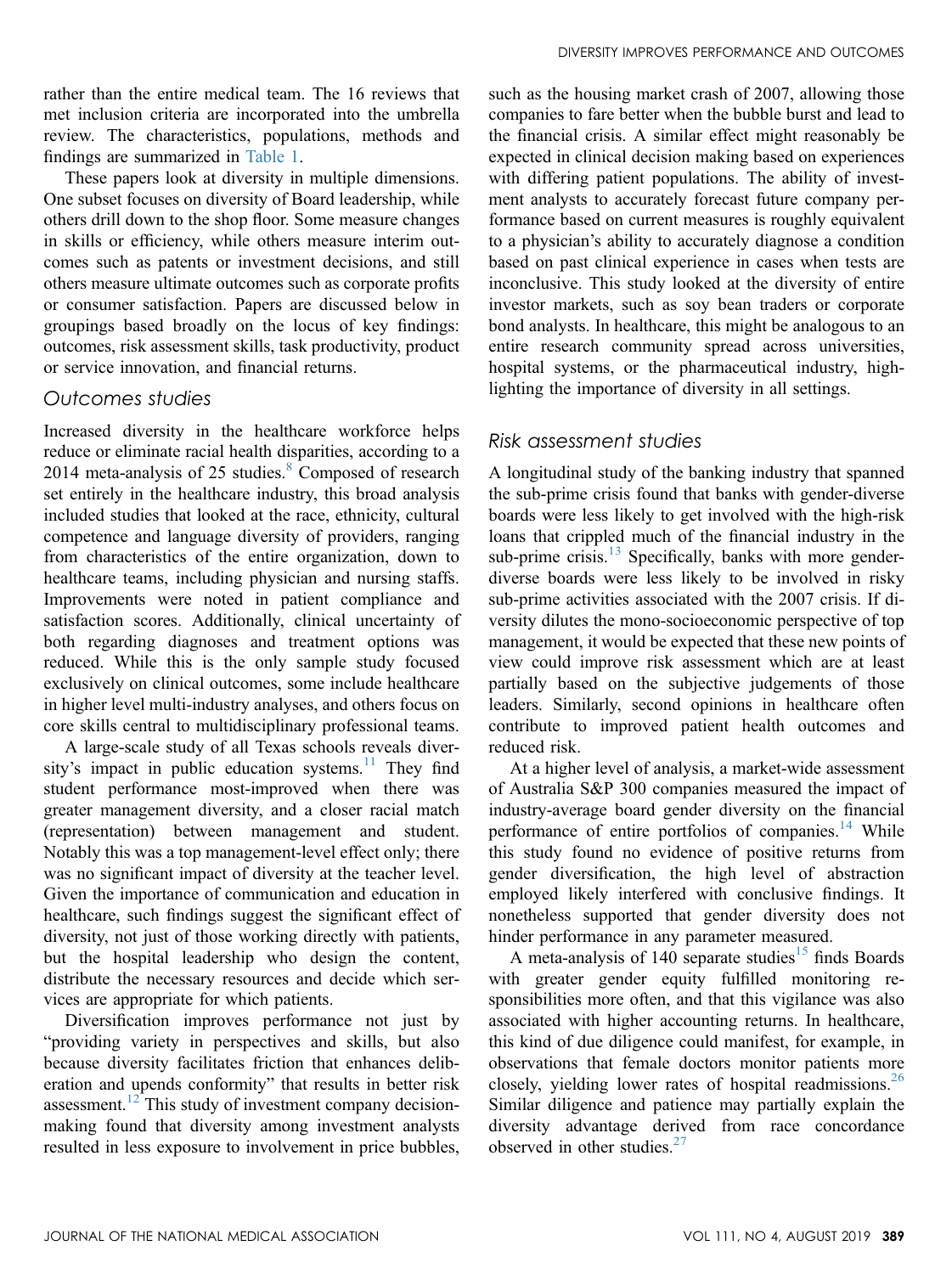#### Productivity studies

Age-range diversity also improves corporate performance. A study of 147 companies finds age diversity associated with higher employee productivity and retention, as well as higher profits and growth projections.<sup>16</sup> This study also notes age diversity is associated with creating greater internal conflict. However, if balanced by a no "age-discrimination" climate within the company, supported by management and HR policies, these conflicts do not arise. Other studies also note potential for increased internal conflict associated with various forms of diversity but reinforce the neutralizing power of supporting policies and a positive work environment.

Just such a pro-diversity work climate was associated with higher sales production for black and Hispanic employees in a large-scale study of salesperson performance at a major national US retailer.<sup>[17](#page-9-0)</sup> In lower pro-diversity climates, blacks trailed white salespeople productivity by \$8.90 per hour, while in diversity supportive climates, black sales exceeded that of whites by \$7.41. Significantly, white productivity remained relatively unchanged, making the net effect of a pro-diversity climate strongly positive. Hispanic employee sales improvements were even more dramatic, increasing to \$25.52 in sales per hour. Viewed another way, these findings demonstrate that diversity may be more than a path to equity; it may enable women and minorities to become top performers, simultaneously improving overall company profits.

Possibly hinting at background mechanisms through which diversity-accepting environments achieve higher performance, a study of nursing care teams found communications effectiveness significantly improved with greater team diversity.<sup>[18](#page-9-0)</sup> Groups in which leaders set a positive, accepting tone were associated with lower levels of team conflict and miscommunication.

#### Innovation studies

"Companies with higher levels of diversity get more reve-nue from new products and services".<sup>[19](#page-9-0)</sup> Focused on management diversity, this study of 171 companies measured the impact of gender and racial diversity on innovation revenues using financial performance, operating statistics, and employee surveys. They found companies with aboveaverage diversity were rewarded with 38% more revenue from innovative products and services. They also emphasized that diversity must exceed mere tokenism; particularly in top management. The study showed that the proportion women in top management needed to exceed 20%, in order for the company to experience the most significant increases in innovation revenues.

A broad meta-analysis of over 100 studies finds the process of adapting to greater diversity stretches 'cognitive

flexibilities', making everyone on the team more creative and improving collective and individual judgement.<sup>[20](#page-9-0)</sup>

A study of Fortune-500 firms employing robust statistical methods finds gender and race board-level diversity associated with both greater innovation and corporate reputation.<sup>[21](#page-9-0)</sup> Reputation, measured by industry surveys, improved with racial diversity. Innovation, as measured by research and development investment, improved with both racial and gender diversity. Highlighting the importance of risk assessment, the study concludes "the less information they have on the attractiveness of the market, the more innovation is perceived as a risk". Finally, the authors attribute improved risk assessment to the greater number of social ties held by minorities and women, noting "these weak ties, in turn, are known to be valuable because they provide non-redundant information". These gains are especially relevant in dealing with the diverse consumer mix of critical access hospitals.

#### Financial studies

A sizable highly-regarded longitudinal study of 127 large US companies finds clear evidence that the combined racial and gender diversity of a board is positively associated with both return on assets and return on investments.<sup>[22](#page-9-0)</sup>

One study found the impact of diversity varied both over time and by industry. In another longitudinal study of Fortune-500 US companies spanning  $1997-2002$ ,<sup>[23](#page-9-0)</sup> workforce diversity was measured with the sophisticated Blau's index of heterogeneity. $28$  Long-run performance, based on market expectations inferred by stock valuation, increased consistently with higher diversity. Measuring short-run performance based on variations in revenue per employee, this study finds initially decreasing revenue with increasing diversity, then an increase after a threshold is reached. This could indicate that the benefits of diversity are only achieved after they progress beyond tokenism. The effect was most pronounced in the service sectors, which would include healthcare, and also highlighted the importance of setting a positive climate to minimize frictions and maximize returns.

Not all studies find evidence of positive financial returns associated with diversity. A narrow study of just 9 companies could detect no improvement to return on assets associated with the presence of women or minorities on boards.<sup>24</sup> However, this study did cite similar diversityassociated internal conflicts reported in the other larger studies, while it did not control for corporate environment, missing an opportunity to elaborate on preliminary findings.

A broad study of 1002 US firms found ethnic diversity was associated with higher sales, more customers, higher market share, and larger profits.<sup>25</sup> Again, greater genderdiversity improved sales, customer base and profits. Of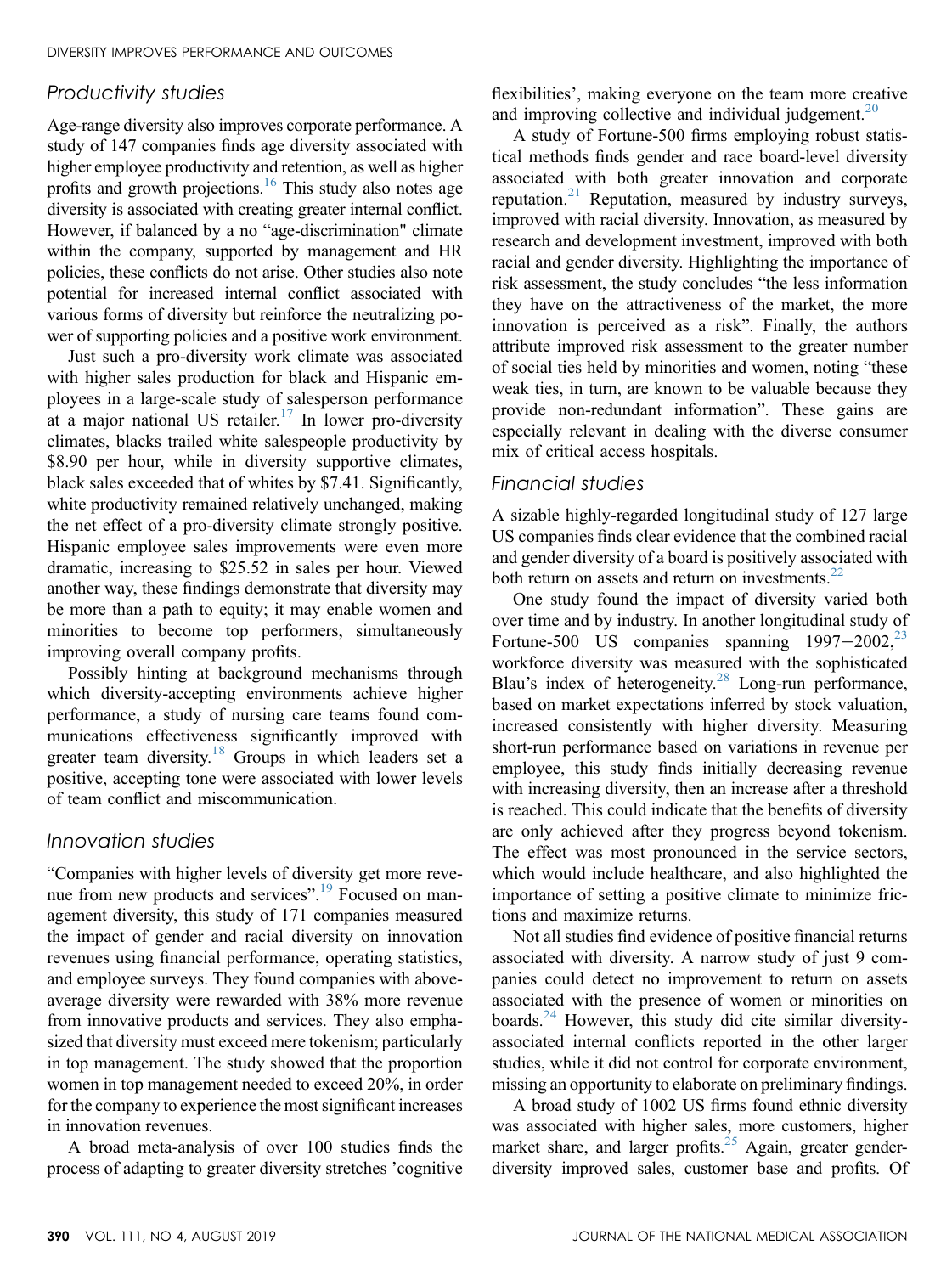<span id="page-8-0"></span>interest this study is based on the composition of the entire company workforce; not just that of the board or top management.

# **DISCUSSION**

Limitations of our study stem primarily from the relative newness of diversity research in general, and healthcare applications specifically. Women and minorities have become more numerous in service and business roles in just the last few decades, and even less time has passed since they started appearing on boards. Hungry for a large enough representation in workforces and adequate passage of time to track longitudinal change, most studies to-date do the best they can with limited data. While some studies can support quantified outcomes with reasonable confidence, the exact outcome varies somewhat from one study to the next. Our study explores this growing field, looking first for evidence of performance consequences of diversity, and then for mechanisms through which those outcomes might be achieved. Even with a conservative research approach, our study draws several key lessons from past studies.

Our first conclusion is diversity improves performance. It is associated with higher profits and a range of financial rewards including: innovation, increased productivity, improved accuracy in risk assessment and has already been associated with improved patient health outcomes. Even the relatively few studies that find no diversity-related gains do not suggest negative effects on performance. Future studies should provide more precise estimates of how much and what kind of diversity has the most positive effects on performance and health outcomes.

Specific mechanisms through which performance improvements manifest are identified in our umbrella study. Improvements in personal productivity, team communication, employee retention all have all been shown to contribute to enhanced outcomes that are both financial and clinical. Looking deeper, behind these 'interim' steps, are several core skills that benefit from diversity. Creativity and innovation appear to blossom in more diverse setting. Risk assessment is more precise and balanced in more creative environments. These two core skills  $-$  risk assessment and creativity  $-$  are vital in a healthcare setting.

Simple diversity is not a panacea. Even these early studies identify key enabling characteristics. First, the organization must set diversity-friendly policies and foster an open environment that minimizes the negative consequences of frictions that are inevitable with any culture change, including those associated directly with diversity.<sup>[16,18,19](#page-9-0)</sup> Second, diversity appears to be

effective only when it extends beyond tokenism'.<sup>[19,23](#page-9-0)</sup> Lastly, gains from diversity are maximized when reflected in top management and board posi-tions.<sup>[13](#page-9-0)-[15,21,22,24](#page-9-0)</sup> Although most findings above were not drawn exclusively from studies set in the healthcare industry, basic concepts such as diversity-friendly policies, tokenism, team communication, risk assessment seem universal and relevant.

#### Implications

Diversity is associated with better financial performance and a higher quality of patient care. Many organizations are already embracing it as a core strategy. In 2016, Intel initiated a program to invest \$300 million to increase the diversity of its workforce, justifying the move largely based on its financial returns.<sup>29,30</sup> Beyond parochial motives, greater industry diversity may also help address disparities in the population. $31$ 

Despite these benefits, women and minorities are still poorly represented in professional and management ranks. Perhaps part of the problem has been where attention was focused. Unfortunately, much discussion centers on regulations, quotas, tax incentives and other "carrots and sticks". Our goal with this paper is to 'boost the signal above the noise' of this politically charged discourse. Appealing simply to the organization's self-interests, we attempt to objectively demonstrate the financial and quality returns to diversity.

## APPENDIX A. SUPPLEMENTARY DATA

Supplementary data to this article can be found online at [https://doi.org/10.1016/j.jnma.2019.01.006.](https://doi.org/10.1016/j.jnma.2019.01.006)

## **REFERENCES**

- 1. [Dotson, E., & Nuru-Jeter, A. \(2012\). Setting the stage for a](http://refhub.elsevier.com/S0027-9684(18)30358-4/sref1) [business case for leadership diversity in healthcare: history,](http://refhub.elsevier.com/S0027-9684(18)30358-4/sref1) [research, and leverage.](http://refhub.elsevier.com/S0027-9684(18)30358-4/sref1) J Healthc Manag, 57(1), 35-[46](http://refhub.elsevier.com/S0027-9684(18)30358-4/sref1).
- 2. Institute of Medicine. (2002). [Unequal Treatment: Confronting](http://refhub.elsevier.com/S0027-9684(18)30358-4/sref2) [Racial and Ethnic Disparities in Health Care](http://refhub.elsevier.com/S0027-9684(18)30358-4/sref2). Washington, DC: [National Academies Press](http://refhub.elsevier.com/S0027-9684(18)30358-4/sref2).
- 3. [Valantine, H. A., & Collins, F. S. \(2015\). "National Institutes of](http://refhub.elsevier.com/S0027-9684(18)30358-4/sref3) [Health addresses the science of diversity.".](http://refhub.elsevier.com/S0027-9684(18)30358-4/sref3) Proc Natl Acad Sci [Unit States Am, 112](http://refhub.elsevier.com/S0027-9684(18)30358-4/sref3)(40), 12240-[12242.](http://refhub.elsevier.com/S0027-9684(18)30358-4/sref3)
- 4. [Brown, C. P., Ross, L., Lopez, I., Thornton, A., & Kiros, G. E. \(2008\).](http://refhub.elsevier.com/S0027-9684(18)30358-4/sref4) [Disparities in the receipt of cardiac revascularization proced](http://refhub.elsevier.com/S0027-9684(18)30358-4/sref4)[ures between blacks and whites: an analysis of secular trends.](http://refhub.elsevier.com/S0027-9684(18)30358-4/sref4) Ethn Dis, 18[\(2 Suppl 2\), S2](http://refhub.elsevier.com/S0027-9684(18)30358-4/sref4).
- 5. [American Cancer Society. \(2015\).](http://refhub.elsevier.com/S0027-9684(18)30358-4/sref5) Breast Cancer Facts & Figures 2015-2016[. Atlanta: American Cancer Society, Inc.](http://refhub.elsevier.com/S0027-9684(18)30358-4/sref5)